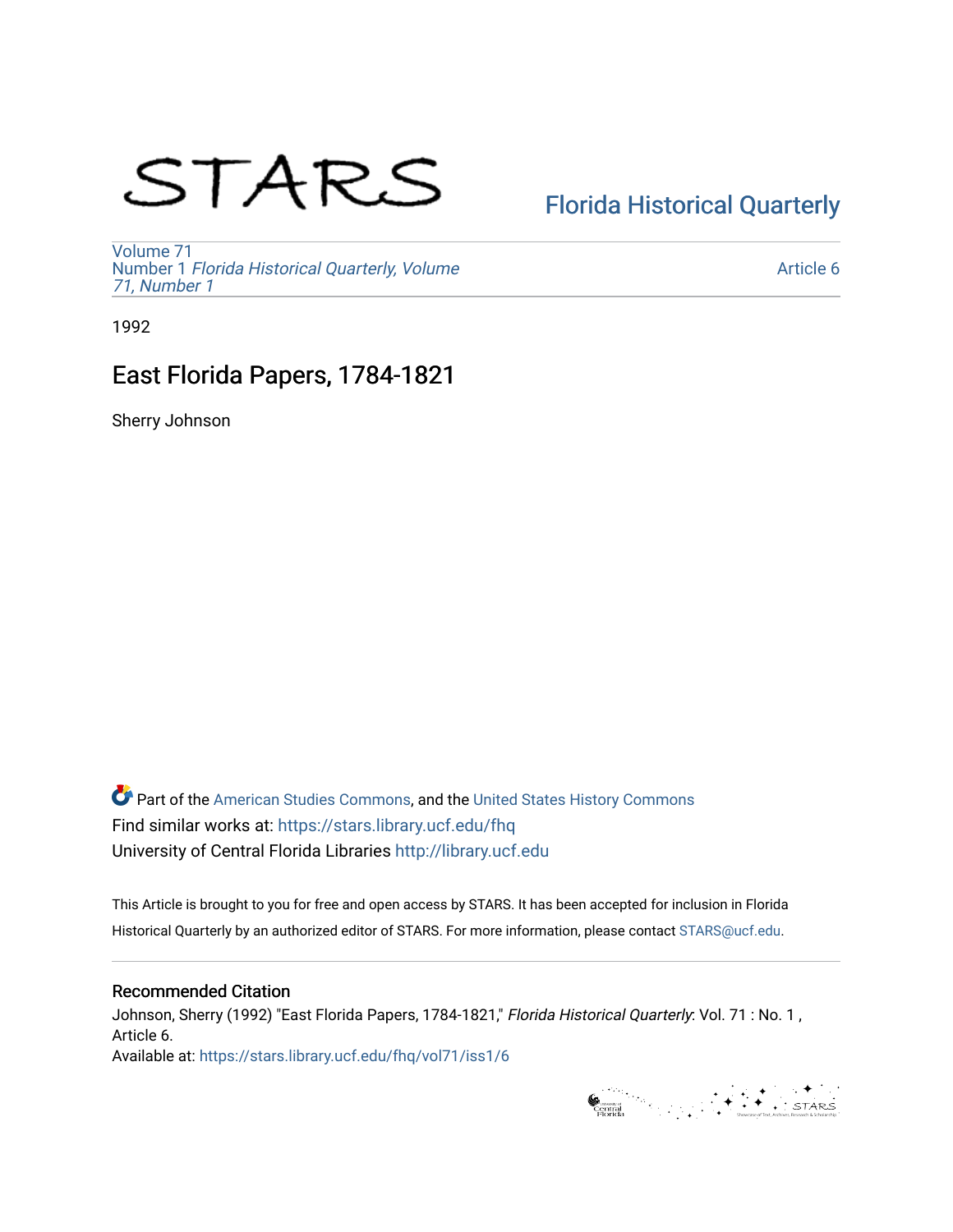#### **EAST FLORIDA PAPERS, 1784- 182 1**

#### *by* SHERRY JOHNSON

**I N** 1821, as a result of the Adams-Onís Treaty negotiated in 1819, the province of East Florida was ceded from Spain to the United States. On November 5, 1821, during the transfer proceedings in St. Augustine, North American representatives certified that they had received a series of documents, a transaction that was affirmed by Spanish royal notary Juan de Entralgo.<sup>1</sup> In doing so, United States commissioners acquired the official archives relating to the Spanish administration in East Florida from 1784 to 1821, a time designated by historians as the Second Spanish Period.<sup>2</sup> Collectively, these documents have come to be known as the East Florida Papers.

Presently, the original copies of the East Florida Papers are located in the Manuscript Division of the Library of Congress, but their journey from Florida took a long and circuitous route. As a representative of the Spanish government, Entralgo surrendered under duress the archival records entrusted to him. United States representatives, on the orders of acting governor Andrew Jackson and with help from American troops, seized five boxes of papers from Entralgo by breaking down the doors to the notary's office.<sup>3</sup> The commissioners behaved in a similar manner at the St. Augustine residence of Governor José M. Coppinger where they broke into his office and seized an additional six

Sherry Johnson is a doctoral candidate at the University of Florida. Research funding for this article was provided by the Institute for Early Contact Period Studies, University of Florida.

<sup>1.</sup> Papers on the Transfer of the Archives to the United States, November 5, 1821, bundle 488, East Florida Papers, Manuscript Division, Library of Congress (hereafter cited as EFP with appropriate bundle number). The original documents were consulted for this research, but microfilm copies of the East Florida Papers are available in the P. K. Yonge Library of Florida History, University of Florida, Gainesville.

<sup>2.</sup> The collection of documents contains some materials dated prior to the Second Spanish Period such as wills from the 1760s or copies of royal decrees previously issued.

<sup>3.</sup> Irene A. Wright, "The Odyssey of the Spanish Archives of Florida," *Hispanic American Essays: A Memorial to James Alexander Robertson,* A. Curtis Wilgus, ed. (Chapel Hill, 1942), 176.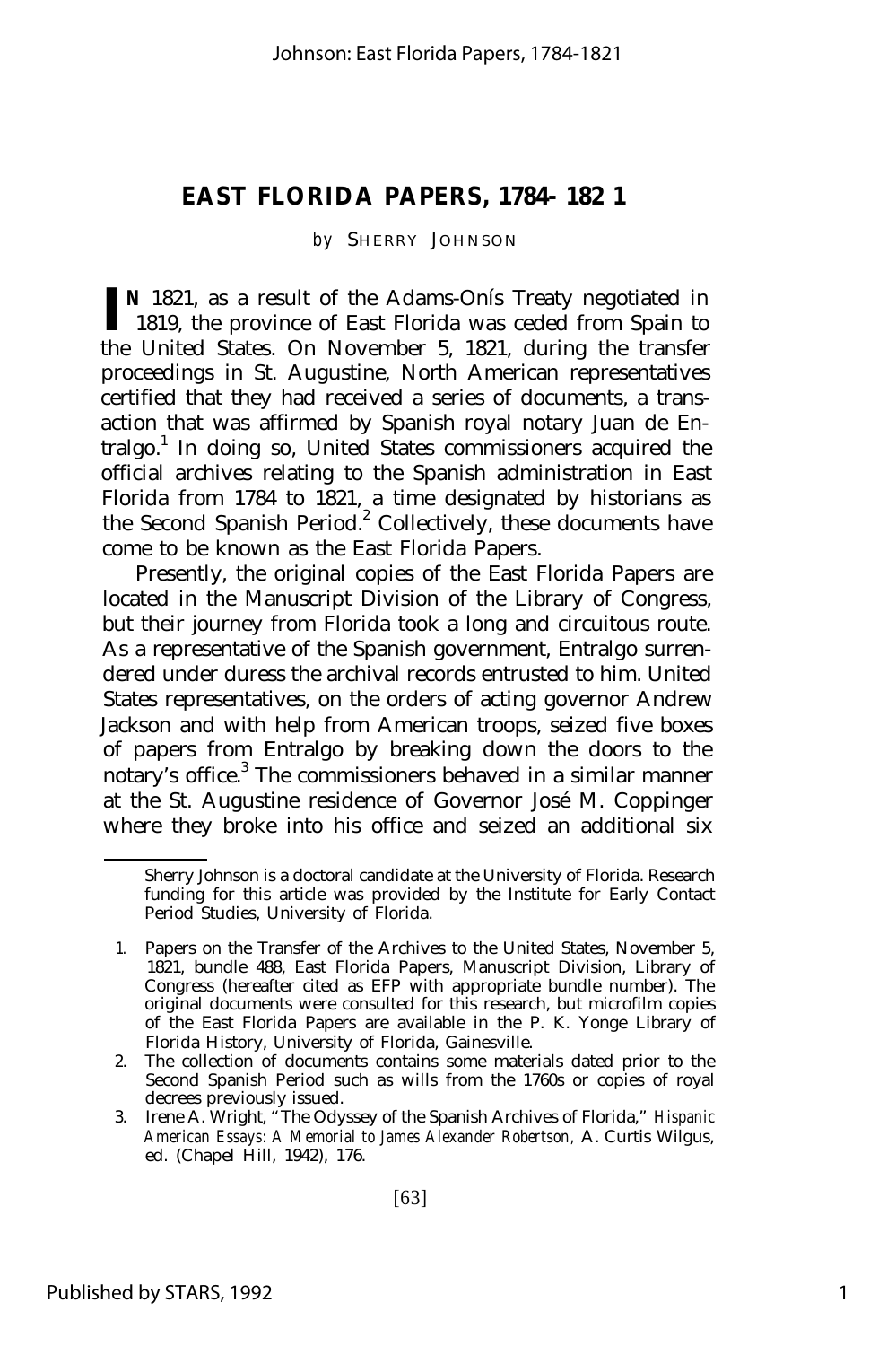#### 64 FLORIDA HISTORICAL QUARTERLY

boxes of documents.<sup>4</sup> The United States representatives' actions perhaps were justified as they believed that Spanish officials intended to remove important documentation to Cuba. This would have deprived the United States and the territory of Florida of property rightfully theirs according to the terms of the cession treaty.<sup>5</sup> The commissioners desired the archives in order to determine the validity of extant property claims and to facilitate future sales of unsurveyed land. Accordingly, when the archives were seized, records of property transactions were of primary concern to the United States commissioners.

Once the Spanish archives passed into possession of the United States, the American authorities apparently lost their enthusiasm for protecting the integrity of the documents. By the summer of 1822, Governor William P. DuVal, writing to Secretary of State John Quincy Adams, reported that the archives were being "very negligently kept."<sup>6</sup> Hoping to forestall incidents of fraud, theft, forgery, substitutions, and alterations, the territorial legislature in August 1822 created an office of the keeper of public archives.<sup>7</sup> Three years later, Florida's Land Claims Commission succeeded in bringing the need for safeguarding the Spanish archives to the attention of Congress, which established two custodial positions to be headed by appointed keepers of the public archives, one in St. Augustine and the other in Pensacola. William Reynolds was appointed as keeper for East Florida, but he was soon succeeded on January 2, 1829, by his associate, Antonio Alvarez. A native son and former secretary to Governor Coppinger, Alvarez performed this task for over twenty years, during which time the former Spanish archives some 64,299 documents— remained in St. Augustine under his care.<sup>8</sup>

In 1848, three years after Florida had been admitted to the Union, Congress mandated that all public archives must be deposited in an office officially designated by the president under the care of a surveyor general. Consequently, President James

<sup>4.</sup> Ibid.; L. David Norris, "The Squeeze: Spain Cedes Florida to the United States," *El Escribano* 25 (1988), 132.

<sup>5.</sup> Norris, "The Squeeze," 128-33; Wright, "Odyssey of the Spanish Archives," 176.

<sup>6.</sup> Wright, "Odyssey of the Spanish Archives," 177.

<sup>7.</sup> Ibid.

<sup>8.</sup> Ibid., 178-83.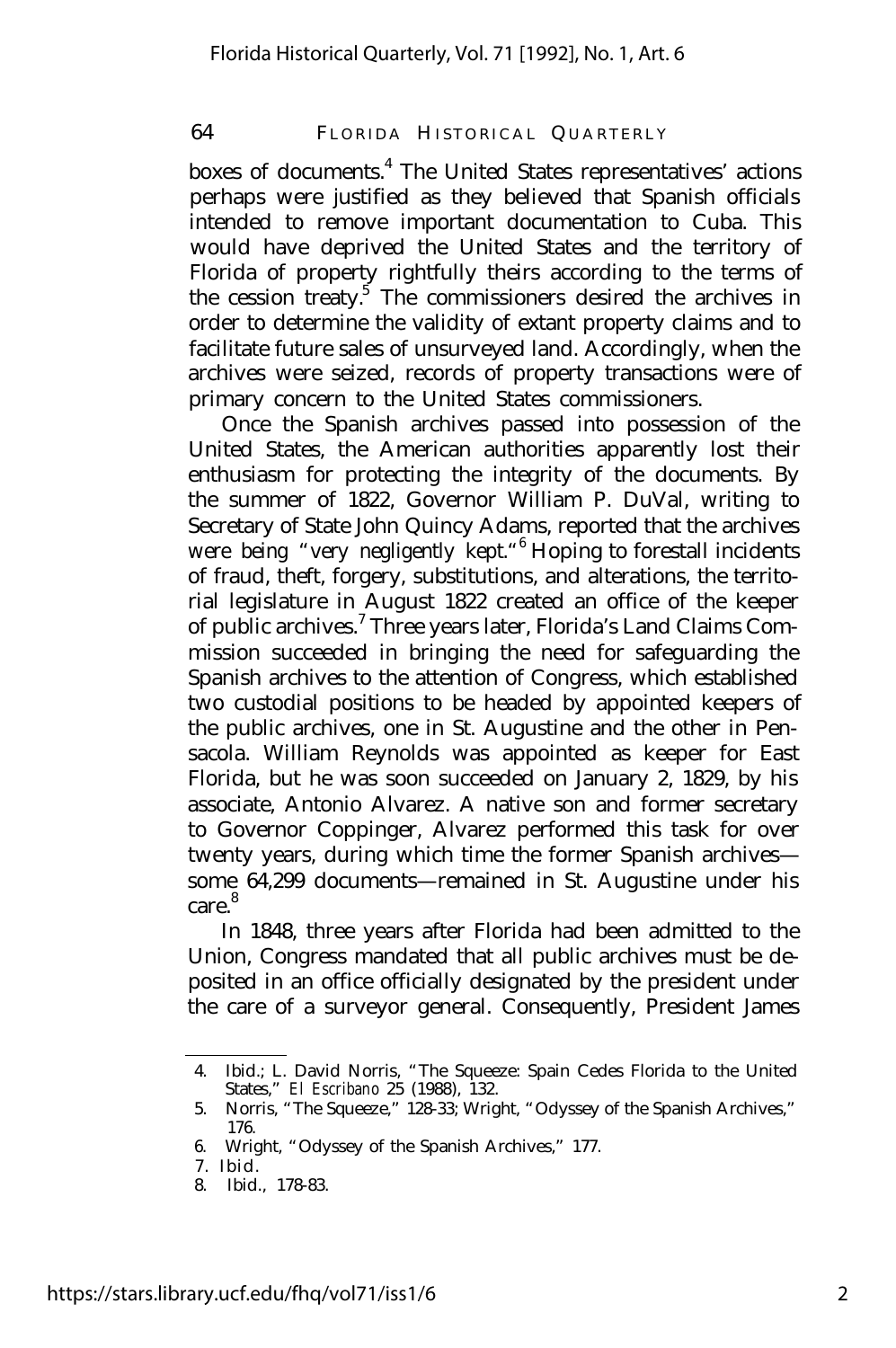#### EAST FLORIDA PAPERS 65

K. Polk authorized in October 1848 the transfer of the archives in Alvarez's care to the office of surveyor general in St. Augustine. At that time, Alvarez sought to surrender his responsibility to the appointed surveyor general, Robert T. Butler, who refused to accept the documentation in "bundles undefined. "<sup>9</sup> Less than a year later, a new appointee, Benjamin Putnam, did accept the guardianship of the papers. On Putnam's recommendation and because of his years of exemplary service, Alvarez was retained as clerk and custodian of records, and the Spanish documents remained in the courthouse in St. Augustine. In 1857, a schedule of documents that had been prepared by Alvarez as part of the transfer in 1849 was sent to Tallahassee, presumably as a preliminary measure to yet another proposed relocation of the entire collection. The removal to Tallahassee never occurred because of the onset of the Civil War, but the Spanish archives now became the property of the state of Florida under the care of the clerk of the circuit court in St. Augustine. In 1861, Federal forces occupied the city, but the significance of the records was respected by occupation troops. Shortly after the war's end, in 1867, the papers became the responsibility of the United States attorney for the northern district of Florida.<sup>10</sup>

An inspection conducted in 1867 at the instigation of the General Land Office, Department of the Interior, sought to determine the location and the condition of records pertaining to land transfers. At that time, the General Land Office decided that the Spanish archives should remain in St. Augustine temporarily in the custody of the district attorney. In 1869, when the office of surveyor general was moved to Tallahassee from St. Augustine, Marcellus L. Stearns, the surveyor general, also transferred the archives to the capital. The documents remained in Tallahassee for another thirty-five years. A procurement act passed by Congress in 1903 authorized that the Library of Congress should receive documentation pertaining to local matters for future safekeeping.<sup>11</sup> Accordingly, the papers were transferred to Washington where they were examined, cleaned, and catalogued under the direction of librarian Mabel M. Manning.<sup>12</sup>

<sup>9.</sup> Ibid., 185.

<sup>10.</sup> Ibid., 185-90.

<sup>11.</sup> Ibid., 195-201.

<sup>12.</sup> Mabel M. Manning, "The East Florida Papers," *Hispanic American Historical Review* 10 (August 1930), 392-97.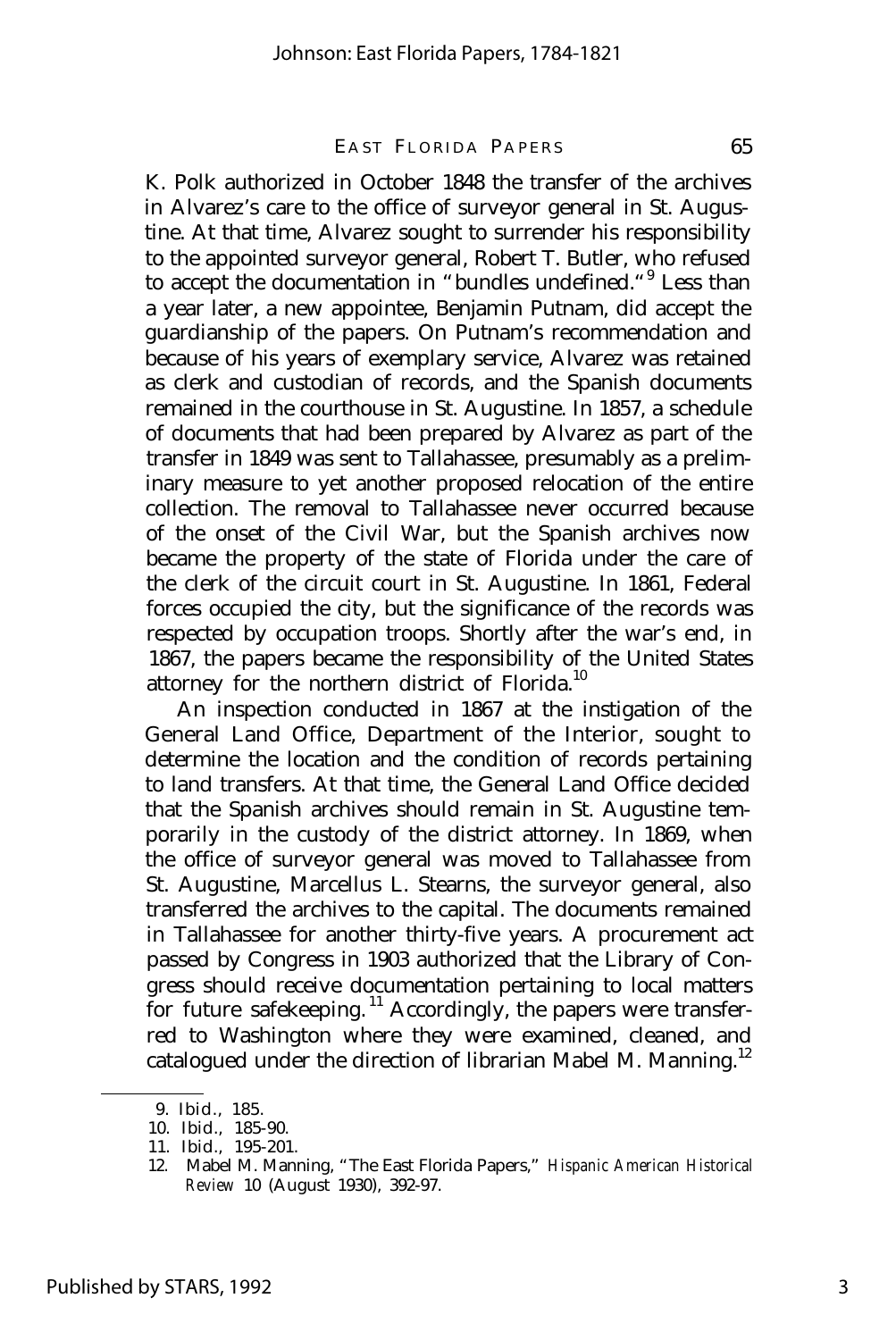66 FLORIDA HISTORICAL QUARTERLY

In succeeding years, many of the documents in poor condition particularly records relating to property transfers (Escrituras) were laminated and bound into volumes thus preserving the fragile and precious contents for future scholars.<sup>13</sup>

In 1965, the St. Augustine Foundation and the University of Florida in cooperation with the Library of Congress commissioned a microfilming project under the direction of Michael V. Gannon.<sup>14</sup> With completion of the project, the nearly  $65,000$ documents became readily available to scholars and researchers. A quarter century later, in 1991, the Institute for Early Contact Period Studies at the University of Florida, also under the direction of Professor Gannon, sponsored a research visit to investigate the condition of the original documents. While portions of the Library of Congress collections had suffered from previous depredations and years of neglect in the nineteenth century, many portions of the collection are still legible, and other sections remain in excellent condition<sup>15</sup>

By the twentieth century, the political orientation of the East Florida Papers— and particularly the correspondence of the Spanish governors— was recognized as a valuable asset by historians interested in utilizing primary materials to understand Florida's past. From these sources, many works on Florida's political and military history have been written by American and Spanish scholars such as Joseph B. Lockey, Helen Hornbeck Tanner, Janice Borton Miller, and Juan Marchena Fernández. These works provide the foundation for many subsequent studies. <sup>16</sup> Archaeological research and preservation efforts of the Historic St. Augustine Preservation Board and the National Park

<sup>13.</sup> Sherry Johnson, "Report on Archival Investigations in the Original East Florida Papers in the Library of Congress, November 1991" (typescript), Institute for Early Contact Period Studies, University of Florida, Gainesville.

<sup>14.</sup> Michael V. Gannon to Gerard W. Gawalt, October 28, 1991, copy in author's possession; Gannon to author, October 28, 1991.

<sup>15.</sup> Johnson, "Report on Archival Investigations," 7.

<sup>16.</sup> Joseph B. Lockey, *East Florida, 1783-1785: A File of Documents Assembled, and Many of Them Translated* (Berkeley, 1949); Helen Hornbeck Tanner, *Zéspedes in East Florida, 1784-1790* (Coral Gables, 1963); Juan Marchena Fernández, "St. Augustine's Military Society," Luis Rafael Arana, trans., *El Escribano* 14 (1985), 43-77; Janice Borton Miller, *Juan Nepomuceno de Quesada, Governor of Spanish East Florida, 1790-1795* (Washington, DC, 1981). Rembert W. Patrick, *Florida Fiasco: Rampant Rebels on the Georgia-Florida Border, 1810-1815* (Athens, 1954), did not utilize the East Florida Papers as a primary source.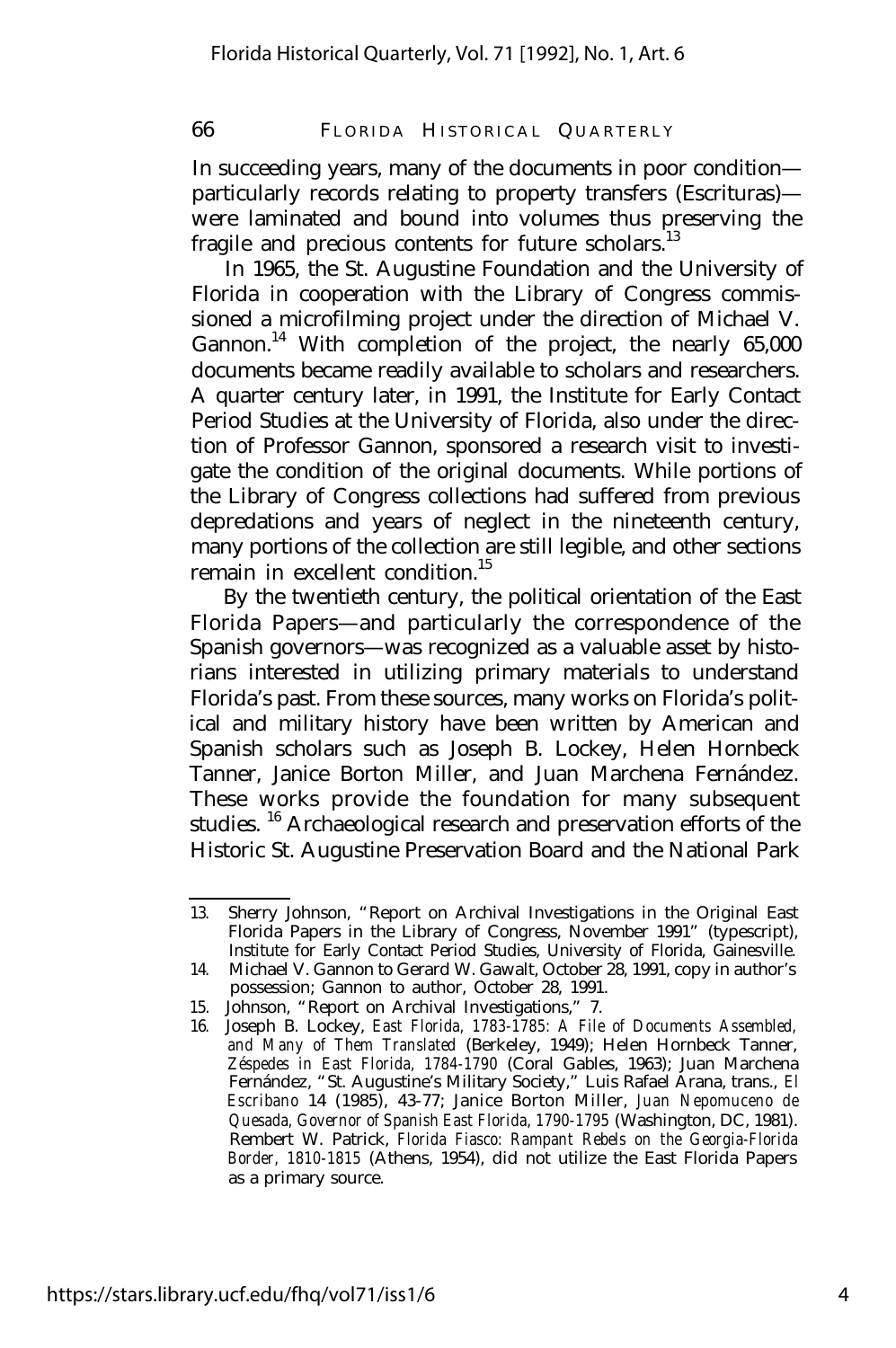#### EAST FLORIDA PAPERS 67

Service rely on the material in the East Florida Papers.<sup>17</sup> In recent years, the emphasis on institutional, political, and military history has been eclipsed by scholarship with social and economic emphases, much of which has been published in the *Florida Historical Quarterly.* The East Florida Papers lend themselves well to such studies. Shipping records illuminate trade networks that existed between St. Augustine, Fernandina, Havana, Charleston, and New York.<sup>18</sup> A recent revisionist study of the situado (subsidy), which provided government salaries and monies for the upkeep of the garrison, has determined that until 1808, military revenues arrived with regularity.<sup>19</sup> Jane G. Landers's examination of the black community in St. Augustine is an important contribution to an understanding of the little-known world of the inarticulate classes.<sup>20</sup> From the wealth of documentation in the East Florida Papers, new works continue to appear that add to the historical knowledge of life in the Second Spanish Period.

The East Florida Papers, while an important and valuable resource for scholars, is not without its flaws. Over the years, researchers have remarked about incomplete or fragmentary documentation within series of bundles (legajos) or within indi-

<sup>17.</sup> The Probate Records (bundles 301 p5-19, reels 134-45, EFP); the Escrituras (bundles 361-80, reels 167-73, EFP); and the Book of Mortgages, 1784-1821 (bundle 407, reel 174, EFP) provide background information regarding the type of activity, structure, and the inhabitants of many of St. Augustine's historic sites. Susan R. Parker, research historian, Historic St. Augustine Preservation Board, to author, April 29, 1992. See also James Cusick, "Class and Ethnicity in Late Colonial St. Augustine," paper presented at the meeting of Society for Historical Archeology, January 1992, Kingston, Jamaica, and at the Southern Anthropological Society meeting, April 1992, St. Augustine; Luis R. Arana, "Construction of the Castillo de San Marcos, 1784- 1821," *El Escribano* 25 (1988), 136-45.

<sup>18.</sup> James Cusick, "Across the Border: Commodity Flow and Merchants in Spanish St. Augustine," *Florida Historical Quarterly* 69 (January 1991), 277- 99; Christopher Ward, "The Commerce of East Florida during the Embargo, 1806-1812: The Role of Amelia Island," *Florida Historical Quarterly* 68 (October 1989), 160-79; William S. Coker and Thomas B. Watson, *Indian Traders of the Southeastern Spanish Borderlands: Panton, Leslie & Company and John Forbes & Company, 1783-1847* (Pensacola, 1986); Pablo Tornero Tinajero, *Relaciones de dependencia entre Florida y Estados Unidos* (Seville, 1978).

<sup>19.</sup> Ligia Castillo-Bermúdez, "The Situado: A Study in the Dynamics of East Florida's Economy during the Second Spanish Period, 1785-1812" (master's thesis, University of Florida, 1989).

<sup>20.</sup> Jane G. Landers, *African American Life in Colonial Spanish Florida* (Urbana, IL, forthcoming); Landers, "Black Society in Spanish St. Augustine, 1784- 1821" (Ph.D. dissertation, University of Florida, 1988).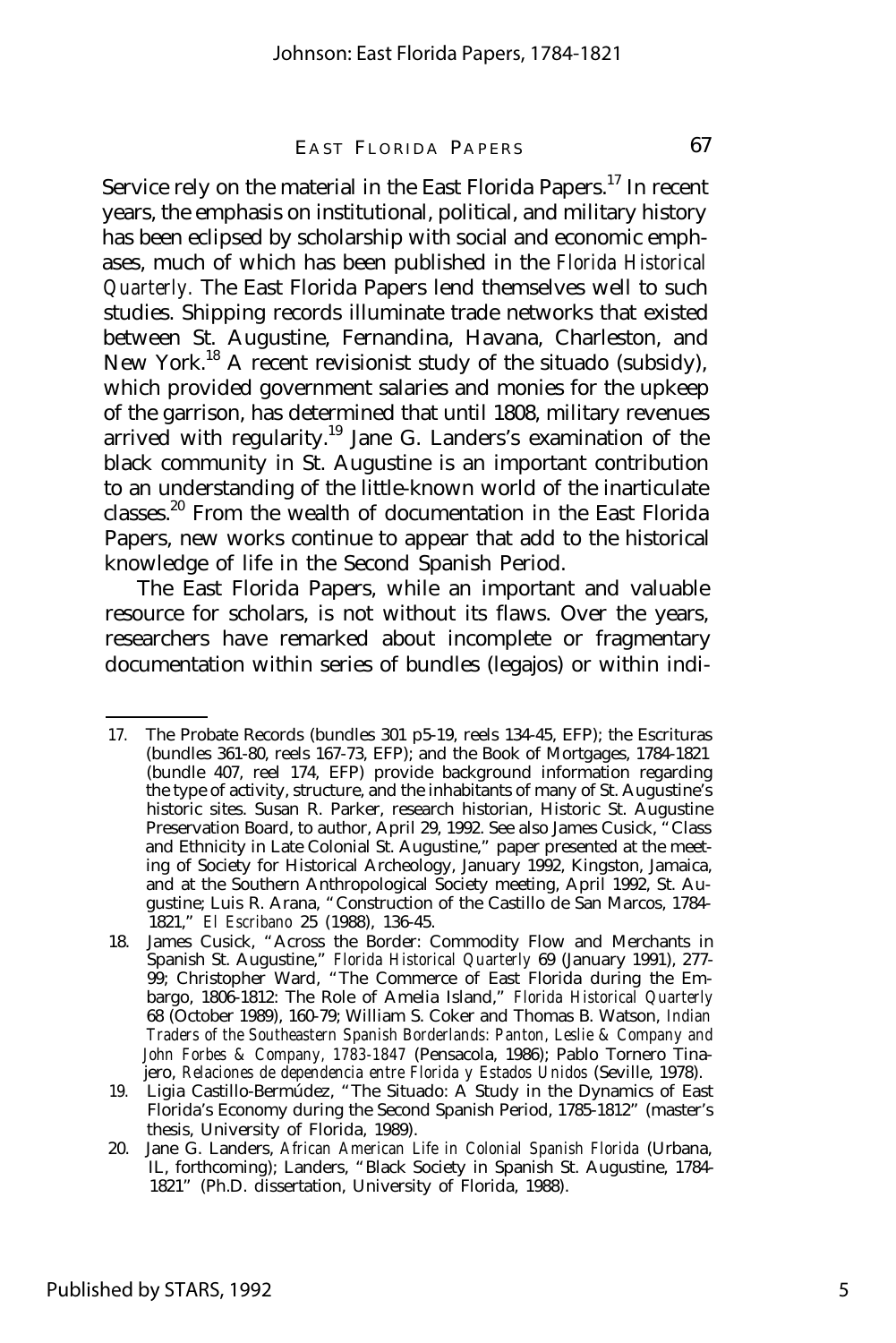#### 68 FLORIDA HISTORICAL QUARTERLY

vidual bundles themselves— omissions that often were considerable. Of particular concern was the series of Notarized Instruments or Property Conveyances, the Escrituras (bundles 361-80). Two bundles from the original holdings of the Escrituras (370, 377) containing four years of documents (1795-1796, 1809-1810) are missing, although at one time the collection of Escrituras was complete and in United States possession.<sup>21</sup> These records were part of the collection that American representatives certified having received from Juan de Entralgo in 1821. Included within this documentation were bundles for 1795-1796 and for 1809-  $1810<sup>22</sup>$  During the ensuing years, however, these two bundles apparently were lost as bundles 370 and 377 currently are not part of the Library of Congress collection. Gaps in the numerical sequence of the collection-bundles 381-84, 386-406, 413-87 are a few examples of missing legajos— suggest similar discrepancies, a process that Irene A. Wright diplomatically attributes to "attrition." 23

The spiriting away of documents may not have been the exclusive province of North Americans, however. An examination of the Matrimonial Licenses (bundle 298R9) demonstrated that perhaps half of the documents are missing. This series ends abruptly without explanation with entries for May 1803, which suggests that the surviving bundle was the first of two or more bundles of marriage petitions required by law after 1778.<sup>24</sup> None of the missing documentation is held by the Library of Congress, and no evidence of these materials ever having been transferred to United States possession can be established, though similar registrations continued in Cuba throughout the nineteenth century.<sup>25</sup> Perhaps Governor Coppinger was successful in removing to Cuba some of the documentation he was charged with guard-

<sup>21.</sup> Notarized Instruments, bundles 361-80, EFP.

<sup>22.</sup> Papers on the Transfer of the Archives to the United States, November 5, 1821, bundle 488, EFP.

<sup>23.</sup> Johnson, "Report on Archival Investigations," 4-5; Wright, "Odyssey of the Spanish Archives," 200.

<sup>24.</sup> Richard Konetzke, ed., *Colección de documentos para la história de la formación social de Hispanoamérica, 1493-1810,* 3 vols. (Madrid, 1953-1962), III, 401, 406-13, 438-42. For Cuba, see Verena Martínez-Alier, *Marriage, Class, and Colour in Nineteenth-Century Cuba: A Study of Racial Attitudes and Sexual Values in a Slave Society* (Cambridge, 1974), 30-31, 96-99.

<sup>25.</sup> Johnson, "Report on Archival Investigations," 6-7.